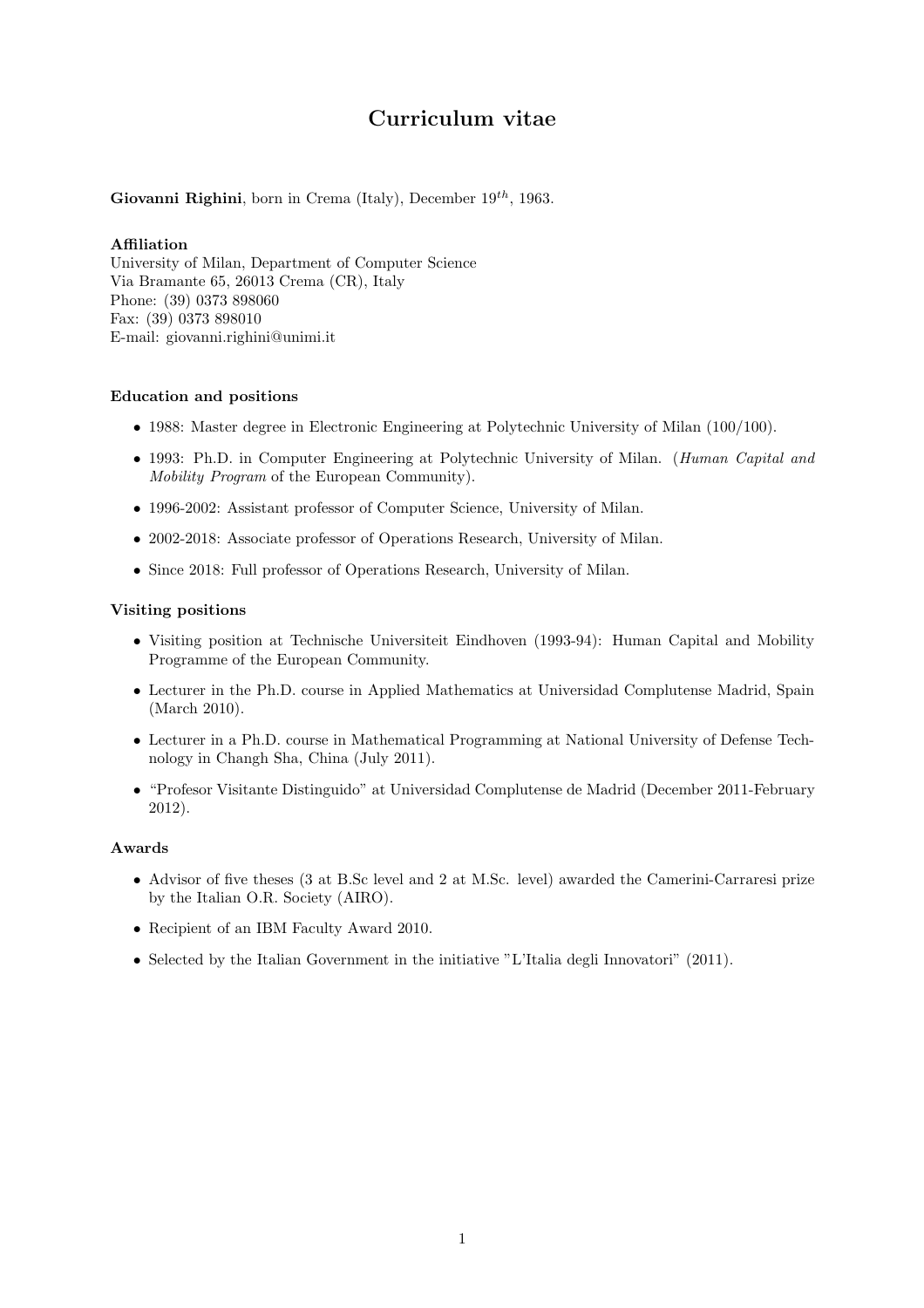# Organization and coordination of scientific research activities

- Founder and director of the Operations Research Laboratory "OptLab" at the University of Milan, since 1998.
- Responsible of research projects funded by the Italian Ministry for Education, University and Research:
	- Head of the research unit Algorithms for combinatorial optimization problems with capacity constraints in the research program PRIN-COFIN 2005 n.2005099974, Packing and routing problems in the optimization of transportation systems.
	- Head of the research unit *Column generation algorithms for routing problems* in the research program PRIN-COFIN 2008 n.20088SBBH9, Models and algorithms for combinatorial optimization problems in transportation systems management.
- Responsible of research projects funded by other institutions and companies:
	- Research contracts Optimization algorithms for planning and scheduling of Earth observing satellites (COSMO-SkyMed program) with Space Software Italia SpA, Taranto (May 2003 - July 2004 and September 2004 February 2005).
	- Research contract for the development of vehicle routing algorithms, with @logistics-Reply SpA, Milano (2006).
	- Research project Decembria for the development of a decision support system for the operational center of the sanitary emergency management system in Milan, with Azienda Ospedaliera "Ca' Granda", Milano (2008-2009).
	- Research contract for the development of optimization algorithms for a consortium of small enterprises in the freight transportation industry, with Pointcar Servizi Telematici Srl (2011).
	- Research contract for the development of mathematical models for the optimization of work shifts of cardiologists, with Azienda Ospedaliera "Santa Maria degli Angeli", Pordenone (2012).
	- Research contract for the design and implementation of a decision support system for a social transportation system with Comune di Crema (2014).
	- Consulting contract with Lanzi Innovazione (2015).
	- Consulting contract with Pirelli Tyre (2017).
- Member of the Scientific Committee of the Cologne-Twente Workshops (CTW) on Graphs and Combinatorial Optimization and conference chair of the  $7<sup>th</sup>$  CTW (Gargnano, May 2008) and the  $14^{th}$  CTW (Gargnano, June 2016).
- Member of the Scientific and Organizing Committee of the FIMA International Conference 2008 Energy and Environment: new challenges to mathematical modelling and applications (Champoluc, January 2008).
- 2005-11: Member of the board of AIRO Associazione Italiana di Ricerca Operativa.
- Guest editor for a special issue of the journal Networks devoted to the Cologne-Twente Workshop on Graphs and Combinatorial Optimization 2008.
- Referee for about 40 international journals and several international conferences.
- Project evaluator for: Swiss National Science Foundation (2007, 2008); Superior Council of the National Fund for Scientific and Technological Development (FONDECYT) of Chile (2008, 2009); Research Promotion Foundation (RPF) of Cyprus (2010); Israel Science Foundation (2015).

#### Other professional activities

- Consulting activity at FIAR (Milano, Italy) on engineering the prototype of a Petri Nets-based simulator of flexible production systems (1988).
- Research contract with ST-Microelectronics on "Advanced techniques for the Branch Prediction Problem" (1997).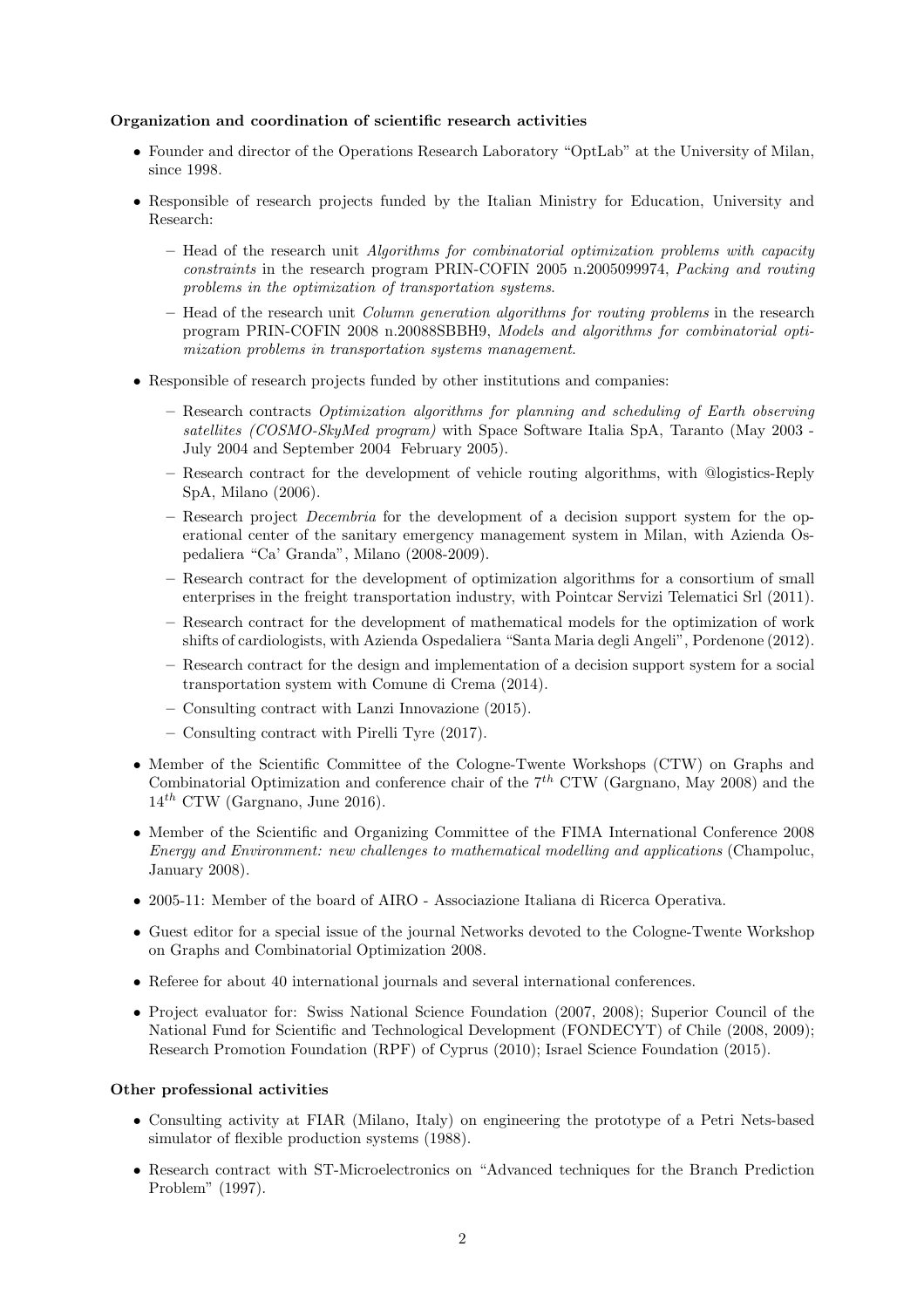- Consulting activity for Studio Zeta (Monza, Italy) on optimal definition of labor contracts of call centers personnel (2007 and 2010).
- Consulting activity for Business Reply (Milano, Italy) on multi-objective optimization in financial applications (2008).
- Consulting activity for Crema Ricerche and ALOT (Brescia, Italy) on the estimation of the maximum capacity of the waterway system in Northern Italy (2011).
- Consulting activity for Crema Ricerche and Studio Zeta (Monza, Italy) on mathematical models for forecasting (2012).
- Consulting activity for Crema Ricerche and RSE (Milano, Italy) on models and algorithms for the unit commitment problem (2012-13).
- Consulting activity for CEMISS (Italy) on the development of operations research capabilities for the Italian military (2013).
- Consulting activity for Albodoor  $(2014)$ .
- Consulting activity for Ancorotti Cosmetics (2016, 2017).

## Teaching and tutoring

- Course for Ph.D. students on Heuristic and meta-heuristic algorithms, University of Milan, 2007.
- Course for Ph.D. students on Optimization on graphs, University of Milan, 2013.
- Advisor of 7 Ph.D. students.
- Advisor of 7 post-doc fellowships.
- Advisor of 11 post-degree fellowships.
- Advisor for 7 internships of foreign students.
- Curricular courses at the University of Milan:
	- Since 1998-99: Operations Research (one semester).
	- Since 1999-00: Combinatorial Optimization (one semester).
	- Since 2002-03: Logistics (one semester).
	- Since 2003-04: Complements of Operations Research (one semester).
	- Since 2005-06: Heuristic Algorithms (one semester).
	- $-$  1996-99: The art of programming Preparation to the ACM programming contests.
- Activities for O.R. education in high schools
	- Organizer and teacher in a course for high schools teachers on  $O.R.$  teaching in high schools, University of Milan (2007).
	- Teacher in the course Models and Algorithms for prospective high school teachers in mathematics (TFA), University of Milan (2012-13).
	- $-$  Project *Production of multimedia interactive software in O.R.*, Initiatives for the Diffusion of Scientific Education, annual projects of the Italian Ministry for Education, University and Research (2008).
	- Selected as a member of a working group for the *Programma Qualità Merito* of the Italian Ministry for Education, University and Research (2010).
	- 2005-2011: Organizer of the annual national competition in O.R. for Italian high school students.
	- Organizer of "Ottimizziamo!", a series of stages for high school students in the university labs and other activities in the framework of Programma Lauree Scientifiche of the Italian Ministry for Education, University and Research (since 2009).
- Since 2014-15: member of the scientific board of the IFTS course Smart logistics specialist funded by Regione Lombardia and European Union.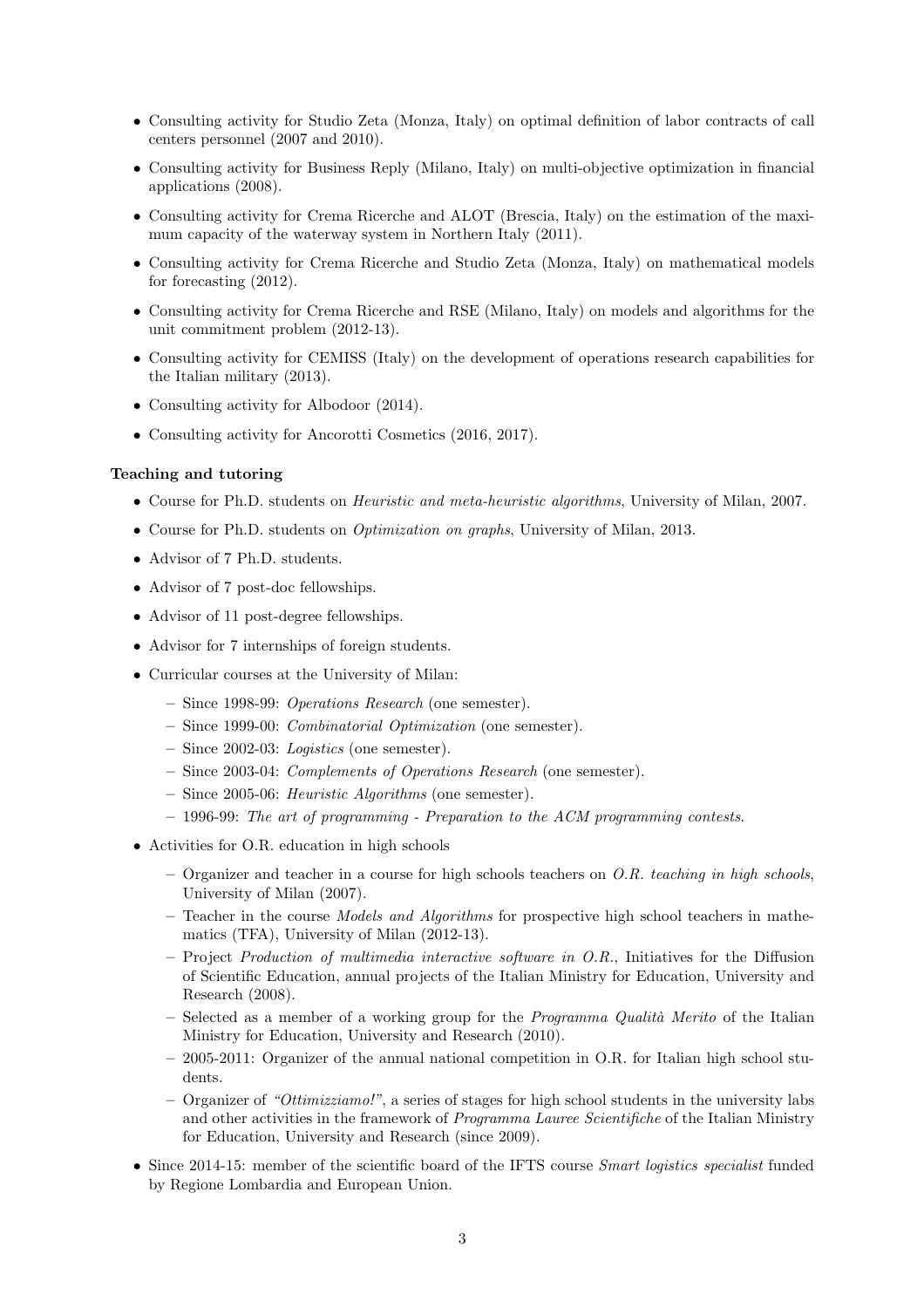#### Publications

#### International journals

- 1. G. Righini, "FIRST": A Petri net-based system for simulation of complex distributed manufacturing systems, Computer Integrated Manufacturing Systems 3 (1990) 252-263.
- 2. G. Righini, Modular Petri nets for simulation of flexible production systems, International Journal of Production Research 31 (1993) 2463-2477.
- 3. F. Maffioli, G. Righini, An annealing approach to multiresource allocation problems in Euclidean spaces, Location Science, 2 (1994) 205-222.
- 4. G. Righini, M. Trubian, A worst-case analysis of two approximate algorithms for the asymmetric traveling salesman problem, European Journal of Operational Research 81 (1995) 553-556.
- 5. G. Righini, A double-annealing algorithm for discrete location/allocation problems, European Journal of Operational Research 86 (1995) 452-468.
- 6. A. Colorni, M. Dorigo, F. Maffioli, V. Maniezzo, G. Righini, M. Trubian, Heuristics from nature for hard combinatorial optimization problems, International Transactions in Operational Research 3, 1 (1996) 1-21.
- 7. G. Righini, Annealing algorithms for multisource absolute location problems on graph, Computational Optimization and Applications 7 (1997) 325-337.
- 8. G. Righini, M. Trubian, Data-dependent bounds for the general and the asymmetric stacker-crane problems, Discrete Applied Mathematics 91 (1999) 235-242.
- 9. A. Colorni, G. Righini, Modeling and optimizing dynamic dial-a-ride problems, International Transactions in Operational Research 8 (2001) 155-166.
- 10. G. Righini, M. Trubian, A note on the approximation of the Asymmetric Traveling Salesman Problem, European Journal of Operational Research 153 (2004) 255-265.
- 11. A. Ceselli, G. Righini, A branch-and-price algorithm for the capacitated p-median problem, Networks 45 (2005) 125-142.
- 12. M. Dell'Amico, G. Righini, M. Salani, A branch-and-price approach to the vehicle routing problem with simultaneous distribution and collection, Transportation Science 40 (2006) 235-247.
- 13. A. Ceselli, G. Righini, An optimization algorithm for a penalized knapsack problem, Operations Research Letters 34 (2006) 394-404
- 14. G. Righini, M. Salani, Symmetry helps: bounded bi-directional dynamic programming for the elementary shortest path problem with resource constraints, Discrete Optimization 3 (2006) 255-273.
- 15. A. Ceselli, G. Righini, A branch-and-price algorithm for the multilevel generalized assignment problem, Operations Research 54 (2006) 1172-1184.
- 16. N. Bianchessi, G. Righini, Heuristic algorithms for the vehicle routing problem with simultaneous pick-up and delivery, Computers and Operations Research 34 (2007) 578-594.
- 17. S. Bosio, G. Righini, Computational approaches to a combinatorial optimization problem arising from text classification, Computers and Operations Research 34, 7 (2007) 1910-1928.
- 18. G. Righini, L. Zaniboni, A branch-and-price algorithm for the multi-source Weber problem, International Journal of Operational Research 2 (2007) 188-207.
- 19. R. Cordone, F. Gandellini, G. Righini, Solving the swath segment selection problem through Lagrangean relaxation, Computers and Operations Research 35 (2008) 854-862.
- 20. A. Ceselli, G. Righini, An optimization algorithm for the ordered open-end bin packing problem, Operations Research 56 (2008) 425-436.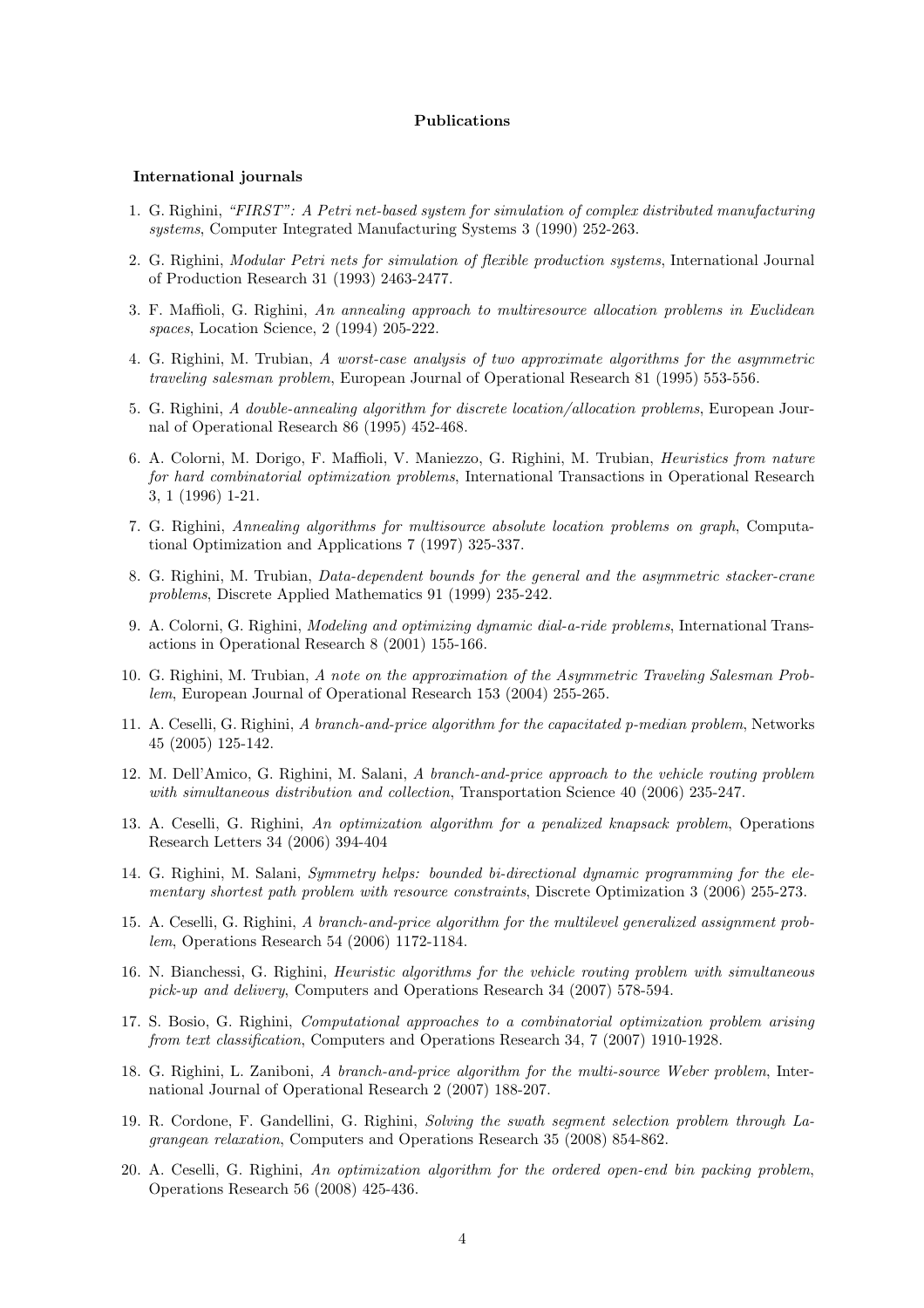- 21. G. Righini, A branch-and-bound algorithm for the linear ordering problem with cumulative costs, European Journal of Operational Research 186 (2008) 965-971.
- 22. G. Righini, M. Salani, New dynamic programming algorithms for the resource-constrained elementary shortest path problem, Networks 51 (2008) 155-170.
- 23. A. Bettinelli, A. Ceselli, G. Righini, A branch-and-price algorithm for the two-dimensional level strip packing problem, 4OR 6 (2008) 361-374.
- 24. N. Bianchessi, G. Righini, Planning and scheduling algorithms for the COSMO-SkyMed constellation, Aerospace Science and Technology 12 (2008) 535-544.
- 25. A. Ceselli, F. Liberatore, G. Righini, A computational evaluation of a general branch-and-price framework for capacitated network location problems, Annals of Operations Research 167 (2008) 209-252.
- 26. G. Righini, M. Salani, Decremental state space relaxation strategies and initialization heuristics for solving the orienteering problem with time windows with dynamic programming, Computers and Operations Research 36 (2009) 1191-1203.
- 27. A. Bosio, G. Righini, A dynamic programming algorithm for the single-machine scheduling problem with release dates and deteriorating processing times, Mathematical Methods of Operations Research 69, 2 (2009), 271-280.
- 28. A. Ceselli, G. Righini, M. Salani, A column generation algorithm for a rich vehicle routing problem, Transportation Science 43 (2009) 56-69.
- 29. G. Righini, E. Tresoldi, A mathematical programming solution to the Mars Express memory dumping problem, IEEE Transactions on Systems, Man and Cybernetics - C 40 (2010) 268-277.
- 30. A. Bettinelli, A. Ceselli, G. Righini, A branch-and-price algorithm for the Variable Size Bin Packing Problem with Minimum Filling Constraint, Annals of Operations Research 179 (2010) 221-241.
- 31. R. Cordone, A. Piselli, P. Ravizza, G. Righini, Optimization of multi-skill call centers contracts and work-shifts, Service Science 3 (2011) 67-81.
- 32. F. Liberatore, G. Righini, M. Salani, A column generation algorithm for the vehicle routing problem with soft time windows,  $4OR 9 (2011) 49-82$ .
- 33. A. Bettinelli, A. Ceselli, G. Righini, A branch-and-cut-and-price algorithm for the multi-depot heterogeneous vehicle routing problem with time windows, Transportation Research C 19 (2011) 723- 740.
- 34. G. Righini, E. Tresoldi, A. Donati, N. Policella, E. Rabenau, An automatic planning and scheduling system for the Mars Express uplink scheduling problem, IEEE Transactions on Systems, Man and Cybernetics C 41 (2011) 942-954.
- 35. A. Ceselli, G. Righini, E. Tresoldi, Optimal routing of planetary surface exploration vehicles, Acta Futura 5 (2012) 17-27.
- 36. A. Ceselli, S.L. Fornili, G. Righini, Algorithms for the design of maximum hydropathic complementarity molecules, Journal of Computational Biology 19 (2012) 261-270.
- 37. A. Ceselli, G. Righini, E. Tresoldi, Modeling and solving profitable location and distribution problems, Optimization Letters 7 (2013) 1471-1480.
- 38. R. Cordone, P. Hosteins, G. Righini, P. Ravizza, A. Piselli, Optimal selection of contracts and work shifts in multi-skill call centers European Journal on Computational Optimization 2, 4 (2014) 247-277.
- 39. A. Bettinelli A. Ceselli, G. Righini A branch-and-price algorithm for the multi-depot heterogeneousfleet pickup and delivery problem with soft time windows, Mathematical Programming Computation 6, 2 (2014) 171-197.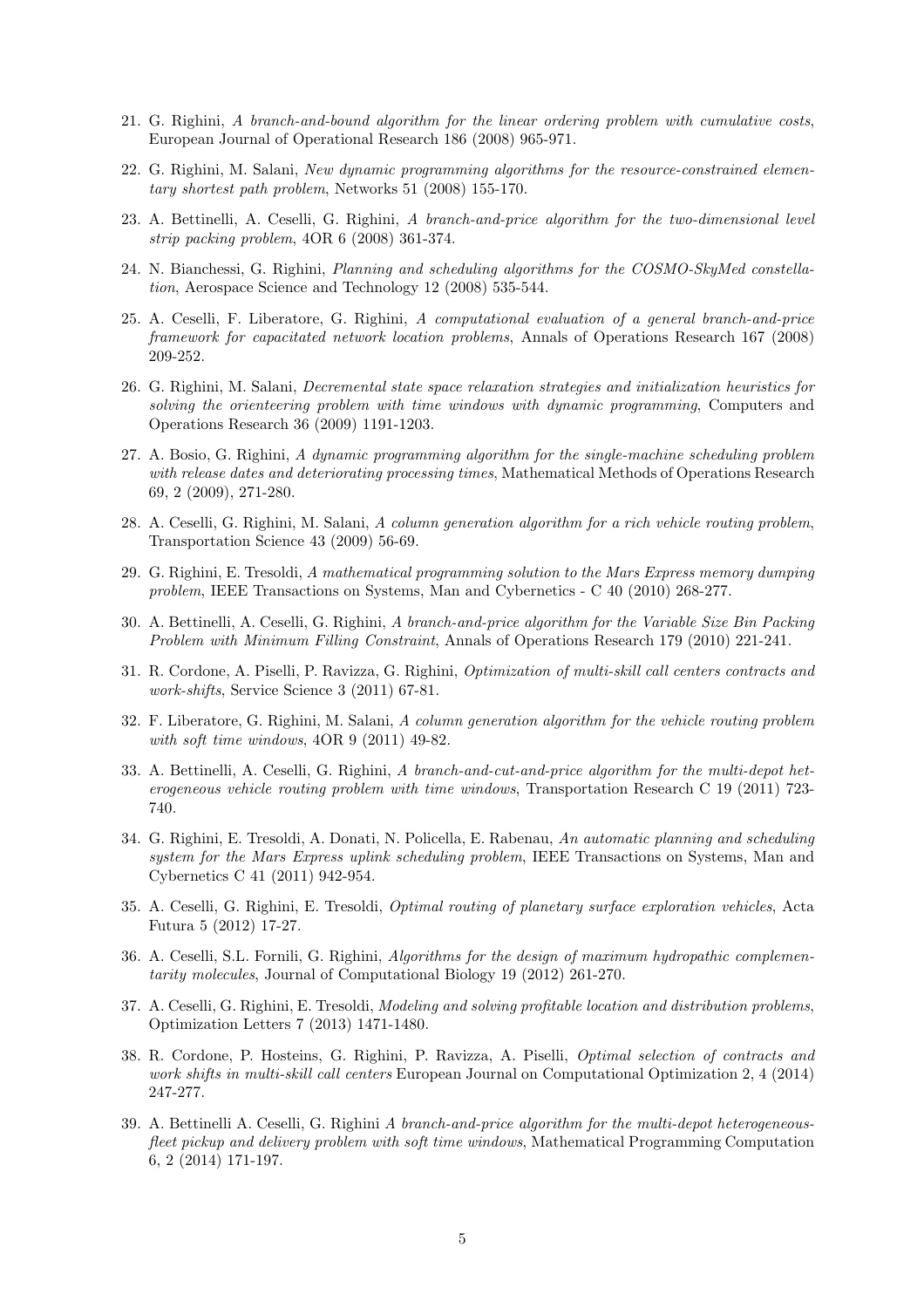- 40. A. Bettinelli, R. Cordone, F. Ficarelli, G. Righini, Simulation and optimization models for emergency medical systems planning, Journal of Emergency Management 12, 4 (2014) 287-301.
- 41. A. Ceselli, G. Righini, E. Tresoldi, Combined location and routing problems for drug distribution, Discrete Applied Mathematics 165 (2014) 130-145.
- 42. Á. Felipe Ortega, M.T. Ortuño Sánchez, G. Righini, G. Tirado Domínguez, A heuristic approach for the green vehicle routing problem with multiple technologies and partial recharges, Transportation Research Part E 71 (2014) 111-128.
- 43. A. Ceselli, G. Righini, E. Tresoldi, Vehicle routing problems with different service constraints: a branch-and-cut-and-price algorithm, Networks 64 (2014) 282-291.
- 44. F. Lazzaroni, G. Righini, Optimal re-organization of a hemodynamics units system: a case study, Operations Research for Health Care 5 (2015) 10-20.
- 45. G. Righini, A network flow model of the Northern Italy waterway system, EURO Journal on Transportation and Logistics 5 (2016) 99-122.
- 46. R. Cordone, P. Hosteins, G. Righini, A branch-and-bound algorithm for the prize-collecting singlemachine scheduling problem with deadlines and total tardiness minimization, INFORMS Journal on Computing, accepted for publication.
- 47. A. Ceselli, M.L. Damiani, G. Righini, D. Valorsi, Mathematical programming algorithms for spatial cloaking INFORMS Journal on Computing, accepted for publication.

#### National journals

1. G. Righini, Modelli di reti neurali per ottimizzazione combinatoria, Ricerca Operativa 62 (1992) 29-67.

#### Book chapters

- 1. R. Aringhieri, R. Berchi, G. Carello, V. Fragnelli, D. Morale, A. Pagliosa, A. Pinciroli, G. Righini, G. Sesana, Il ruolo della ricerca operativa nell'organizzazione di un sistema di pronto intervento di soccorso sanitario, in G. Felici, A. Sciomachen eds., Scienza delle Decisioni in Italia: Applicazioni della Ricerca Operativa a Problemi Aziendali, ECIG (2008) 35-48. ISBN/ISSN: 9788875441500.
- 2. A. Ceselli, A. Colombo, G. Righini, M. Salani, Ottimizzazione nella distribuzione di merci, in G. Felici, A. Sciomachen eds., Scienza delle Decisioni in Italia: Applicazioni della Ricerca Operativa a Problemi Aziendali, ECIG (2008) 309-319. ISBN/ISSN: 9788875441500.
- 3. G. Righini, Il modello come strumento razionale di conoscenza e di decisione: dall'uso scientifico all'uso giuridico, in G. Bombelli, B. Montanari eds., Ragionare per decidere, Giappichelli, Torino (2015) 181-222. ISBN: 9788892100527.

#### Conference proceedings

- 1. E. Damiani, G. Righini, S. Vigna, The BP-Lab project: first results and future work, Proceedings of the 1998 International Symposium on Nonlinear Theory and its Applications - NOLTA'98, Crans-Montana, 1998, Presses polytechniques et universitaire romandes (1998) 59-62.
- 2. S. Bosio, G. Righini, A combinatorial optimization problem arising from text classification, Second Cologne-Twente Workshop on Graphs and Combinatorial Optimization, Enschede, 2003, Electronic Notes in Discrete Mathematics 13 (2003) 1-4.
- 3. N. Bianchessi, V. Piuri, G. Righini, M. Roveri, G. Laneve, A. Zigrino, An optimization approach to the planning of Earth observing satellites, Fourth International Workshop on Planning and Scheduling for Space, Darmstadt, 2004.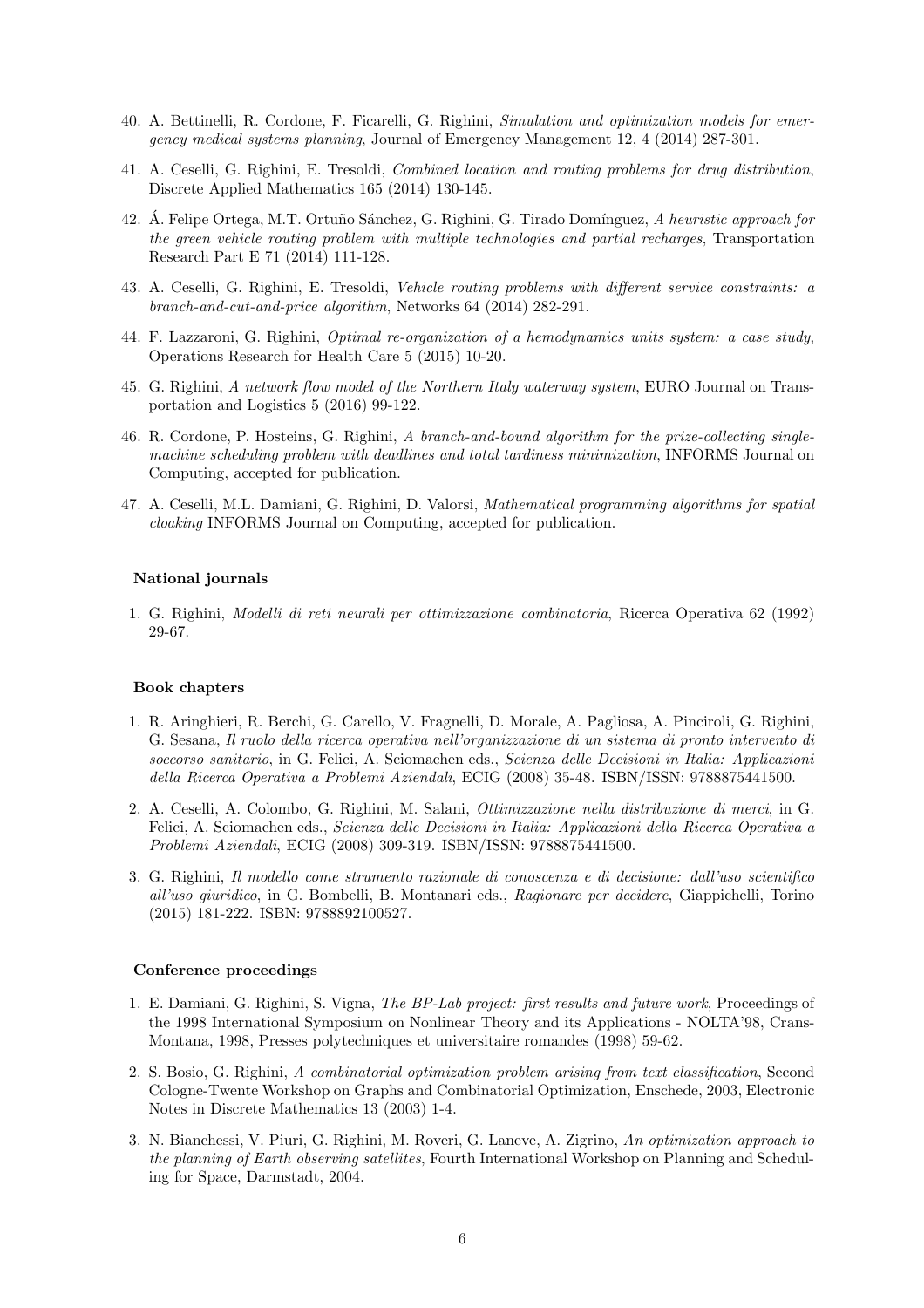- 4. G. Righini, M. Salani, Dynamic programming algorithms for the elementary shortest path problem with resource constraints, Third Cologne-Twente Workshop on Graphs and Combinatorial Optimization, Menaggio, 2004, Electronic Notes in Discrete Mathematics 17 (2004) 247-249.
- 5. A. Bosio, G. Righini, A dynamic programming algorithm for the single-machine scheduling problem with deteriorating processing times, Fifth Cologne-Twente Workshop on Graphs and Combinatorial Optimization, Lambrecht, 2006, Electronic Notes in Discrete Mathematics 25 (2006) 139-142.
- 6. N. Bianchessi, G. Righini, A mathematical programming algorithm for planning and scheduling an Earth observing SAR constellation, Fifth International Workshop on Planning and Scheduling for Space, Baltimore, 2006.
- 7. F. Liberatore, G. Righini, M. Salani, A pricing algorithm for the vehicle routing problem with soft time windows, in L. Bertazzi, M.G. Speranza, J.A.E.E. van Nunen (eds.) "Innovation in Distribution Logistics", Lecture Notes in Economics and Mathematical Systems 619, 251-266 (2009).
- 8. D. Gilberti, G. Righini, Optimization of Duties Assignment in Emergency Services, Proceedings of IEEE/INFORMS International Conference on Service Operations and Logistics, and Informatics 2007, Philadelphia, (2007) 383-388.
- 9. A. Pinciroli, G. Righini, M. Trubian, An Interactive Simulator of Emergency Management Systems, Proceedings of the IEEE Workshop on Health Care Management (WHCM) 2010, Venezia, 2010.
- 10. G. Righini, D.V. Gozzini, G. Zorzi, Forecasting ambulance missions in Milan, Proceedings of ORAHS 2011 "OR Informing National Health Policy", Cardiff, 2011.
- 11. E. Cervesato, G. Righini, G.L. Rellini, M. Cassin, R. Piazza, G.L. Nicolosi, Nuove procedure informatiche di assegnazione dei turni di guardia e reperibilit dei cardiologi operanti in pool settoriali di una struttura ospedaliera complessa in carenza acuta di personale, Atti del 45 Congresso Nazionale di Cardiologia ANMCO, Giornale Italiano di Cardiologia (Ed. Il Pensiero Scientifico), vol.15, suppl.2 al n.4 (2014) 63-64.
- 12. E. Cervesato, G. Righini, G.L. Rellini, M. Cassin, R. Piazza, G.L. Nicolosi, Optimization of shifts and on-call coverage of cardiologists working in a hospital complex structure by using free software, Computing in Cardiology 41 (2014) 477-480.
- 13. A. Ceselli, A. Gelmini, G. Righini, A. Taverna, Mathematical Programming bounds for Large-Scale Unit Commitment Problems in Medium-Term Energy System Simulations, Proc. of the 4<sup>th</sup> Student Conference on Operational Research (SCOR 2014), Nottingham, UK, eds: P. Crespo Del Granado, M. Joyce-Moniz, S. Ravizza, Open Access Series in Informatics 37, Dagstuhl Publishing, Germany (2014) 63-75.

#### Conference talks (recent)

- 1. G. Righini, Optimal rotation of duties of hemodynamics units: a case study, INFORMS Meeting 2014, San Francisco
- 2. Á. Felipe Ortega, M.T. Ortuño Sánchez, G. Tirado Domínguez, G. Righini, Heurísticas para el Green VRP con múltiples tecnologías y recargas parciales, II Workshop On Real-Life Optimization, Burgos, 2014
- 3. A. Ceselli, M.L. Damiani, G. Righini, D. Valorsi, Mathematical programming algorithms for spatial cloaking, Cologne-Twente Workshop on Graphs and Combinatorial Optimization, Istanbul, 2015
- 4. A. Ceselli, Á. Felipe Ortega, M.T. Ortuno Sánchez, G. Tirado Domínguez, G. Righini, A branchand-cut-and-price algorithm for the green vehicle routing problem with partial recharges and multiple technologies, Odysseus, Ajaccio, 2015
- 5. R. Cordone, P. Hosteins, G. Righini, The prize-collecting single machine problem with deadlines, ROADEF 2016 and Cologne-Twente Workshop on Graphs and Combinatorial Optimization, Gargnano, 2016.